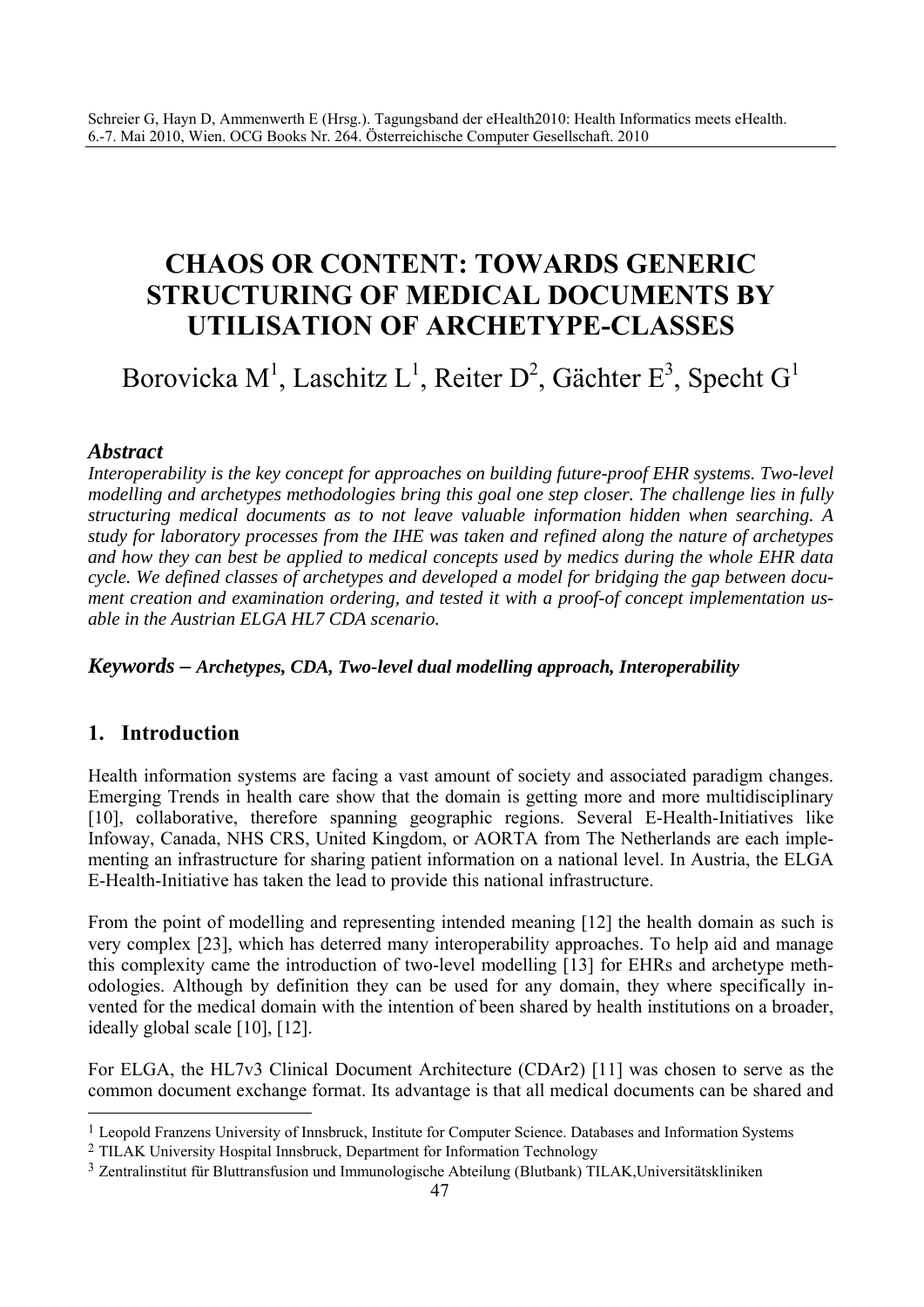read among different systems. But as the content within does not have to offer a defined structure, no further support is possible. Information may still be hidden within the vast amount of documents belonging to one patient. Therefore, electronical exchange of documents can only be the first step. It becomes important to also structure them in a benefiting way, leveraging their full potential [1]. Archetypes provide a container for storing this structuring knowledge and therewith offer a concept to build future-proof EHR systems.

Introducing archetypes requires significant additional effort. This effort can best be justified when they allow for more than directions on how to structure a document. When considering a view of the whole process, as seen in *Figure 1*, from examination ordering to visualisation of results, archetypes must therefore cope with the data transformation problem [20] and also proof beneficial for data visualisation.



**Figure 1: EHR data cycle** 

This paper examines how archetypes can best support a generic process to create documents using the CDA under the scope of laboratory examination results. It tries to identify the capabilities of archetypes as well as their boundaries, and looks at how the challenge to make deployed legacy systems compatible to an EHR infrastructure using archetypes is met best.

### **2. Related Work**

National implementation guidelines [16], [7] form the basis for valid, well structured, and sound documents. This general structure is further refined by the implementation guides for the document kind, e.g., laboratory [22] report or diagnostic imaging [25] report. As the implementation guides are provided in human readable form, no automated procedure can be invoked to instantiate/create a document. Integrating the knowledge contained in these guidelines, systems based on the dual model or two-level modelling approach [14] support the separation between information and knowledge.

In general, many approaches exist to structure a document by means of a computer interpretable form, mostly of proprietary format. Standardized candidates suitable for constructing future-proof systems are the HL7 Template [5] model and the openEHR [14] (and closely related EN/ISO 13606) archetype model. As Heard [15] points out, the terms they introduce are used among themselves in different meaning. In [5], Bointner and Duftschmid offer a comparison for the different approaches. OpenEHR also provides a knowledge description language called Archetype Defini-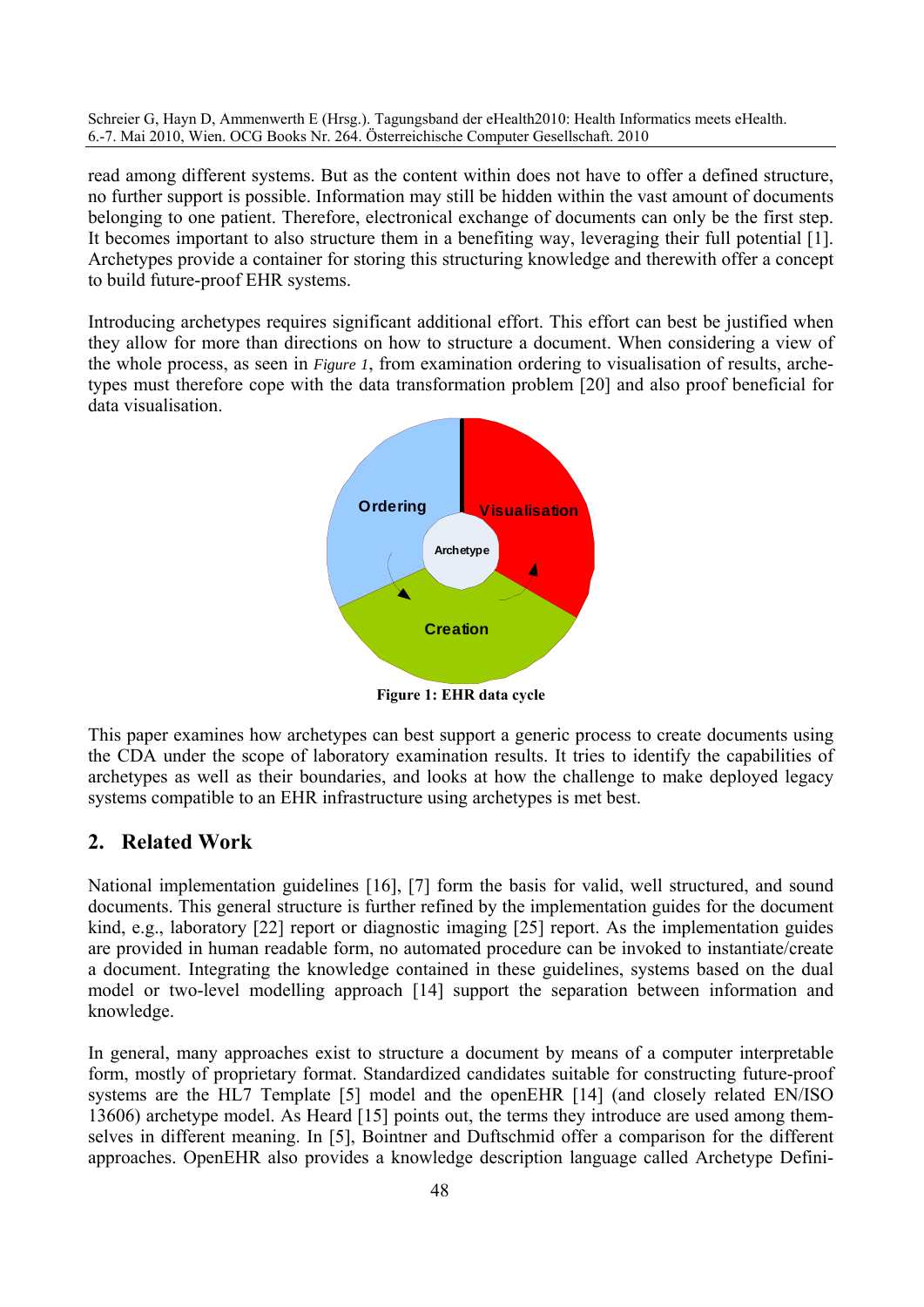tion Language [3] (ADL) to create a formal definition for an archetype. Thereby, archetypes can be seen as formal structured models covering one specific medical concept [13]. The ADL also supports the binding with medical coding systems (SNOMED CT, LOINC, ICD-10) to gain semantic grounding [6]. Such bindings support the possibility to structure e.g., "level 3" CDA documents, which makes them computer-interpretable. Furthermore, they allow for more flexibility and evolvement, building highly adaptive systems to account for the inevitable changes taking place in clinical requirements or medical knowledge [8], [12].

Both Kohl et al. [18] and Chen et al. [8] argue that there should exist an instance which validates available archetypes. OpenEHR proposed one method to reach this common sense by establishing an open repository called Clinical Knowledge Manager (CKM). Others try to grasp it by defining archetypes as maximum-archetypes [4] or maximum dataset [9] for the clinical concept being modelled, evidence based or based on best practise [10]. All agree that an archetype for a medical concept must be comprised of the union of items of all possible instances of that concept [4], [9], [10], [8], [18]. Still, according to Chen [9], no existing EHR product is using or is built on the archetype methodology beyond the prototype stage.

Together with the concept of openEHR templates as means to construct compositions of archetypes, using the CDA R-MIM the two-level modelling approach from openEHR [13] can be applied to the handling of CDA documents [23]. Maldonaldo et al. [20] developed an ADL-Editor called LinkEHR, supporting the creation of what they call integration archetypes for openEHR, ISO 13606, and CDA, which also allow mappings to data sources.

### **3. Analysis and Methodology**

A recently published study [1] conducted by the IHE Laboratory Committee analysed laboratory processes and defined several daily routine high-level use-cases (UC1-UC3). According to Beale [3], archetypes offer a promising, future-proof concept for managing complexity in the health care domain. It is now examined if they may be deployed in a benefitting way along the whole data cycle, as was seen in *Figure 1*. Adopting a design science approach [17], we combined field reports



49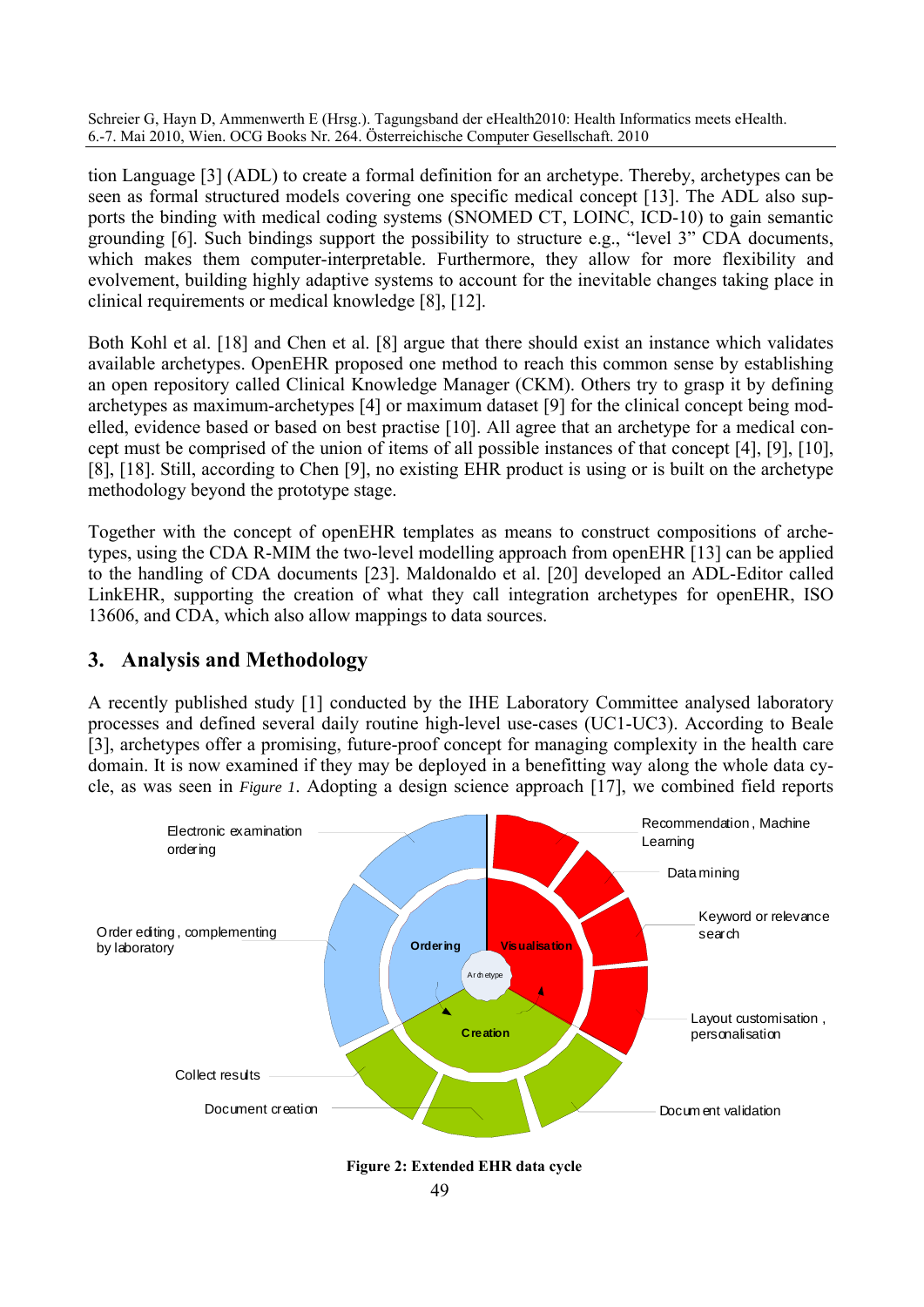with expert opinions and refined them through interviews conducted with the biggest regional hospital in Tyrol (IT Department, Central Laboratory Department, Blood Transfusion and Immunologic Department, Department of Internal Medicine), as well as with general practitioners, and an external laboratory to formulate a model and implement a proof-of concept prototype.

From the study [1] use-case UC1 (external order management) is chosen as it best fits our general scenario of independent participants. UC1 describes the process from examination ordering to the actual document instantiation (examination report). The term "external" is defined as the setting where there exists an external origin (e.g., general practitioner, clinician at hospital) which creates the order with respect to the laboratory where the order is being processed, implying that they both share no common information system. *Figure 2* shows the refined data cycle according to UC1. The first step from the use-case UC1 is examination ordering. Depending on the grade of IT support, the order is accomplished either electronically or paper-based. In the above observed medical departments both variants are currently being used. In both cases, a unique number (the IHE "order placer number" [19]) is generated in the laboratory information system (LIS) to represent the order.

When looking at the daily routine of general practitioners/clinicians, depending on their actually scope they either work with single patient parameters, e.g., haemoglobin or medical concepts, e.g., full blood count<sup>1</sup>, which represent groups of parameters. Although A4 paper sheets only offer limited space, both single parameters and groups are depicted, among a clinician may choose from. This suggests, that doctors are also thinking in both terms when executing the examination order. The next step in UC1 is order processing, which is done at the laboratory the order is sent to. An analysis of the observed laboratory departments revealed that they use different terms ("Analyt", "Meßwert", "Verfahren"), and ("Gruppe", "Serie") respectively, but still they all imply the same meaning. These terms are either built into or induced by their legacy software systems. What they all have in common is the usage of single parameters and the ability for grouping/combining them, similar to the LOINC Order Panels (Batteries) [21]. From a technical perspective, these findings are in correspondence with the concept of archetypes. This suggests that these can be utilised to construct archetype instances for examination ordering, which are build around such a group of parameters, confining a medical concept, useable in the examination ordering process.

The final step in UC1 is order completion, which is comprised of collecting results and document creating/validating, resulting in an electronic document exchange. The archetypes can thereby be directly passed on to document creation, as they are identical to the ones needed for an approach to structure medical documents in a uniform way representing a generic solution. To complete the cycle in *Figure 2*, also the visualisation part will benefit when it has information about the structure of the document, as to enhance overview and interpretation [24], [10], [6]. This way, archetypes become the basis instrument for a future-proof, "level3" semantic interoperable electronic health infrastructure, allowing for automated evaluation, arrangement, and recommendation of information.

## **4. Model and Framework**

As examined in the previous chapter, utilisation of archetypes can be beneficial for every part of the whole EHR data cycle. An important prerequisite for sharing on a national level is that medi-

 $\overline{a}$ 

<sup>1</sup> In German: Blutbild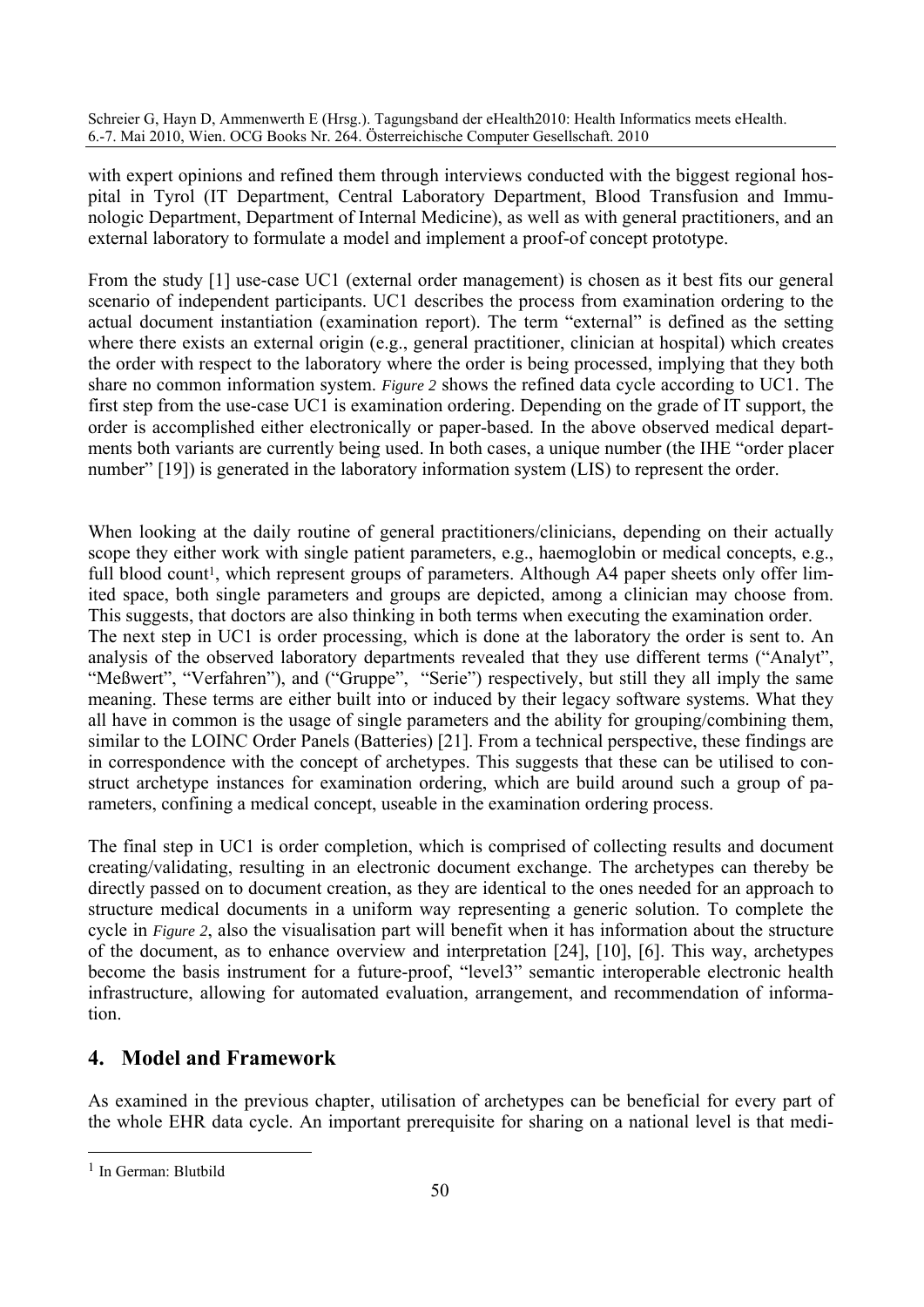cine and medical concepts are equal among the participants so that there can be no misinterpretation, i.e. a doctor practising conventional medicine would have no use for archetypes from traditional Chinese medicine.

As Kohl [18] put it, building quality archetypes which are accepted among domain experts requires appropriate governed development processes [18]. To circumvent this problem, it is argued here that the granularity [2] is of utmost importance when trying to formulate a generic model for this use-case. The right granularity can be compared to a common denominator between medics at the clinic, general practitioners, and laboratory doctors and workers, possessing the right level of shareable concepts.

This approach views archetypes as kind of a building bricks covering a clinical concept, which aligns with the perception of openEHR [14]. We go along Eccher [12] when we say that the focus of archetypes lies in covering one method of a medical examination concept of a specific part of the human body (e.g., thyroid etc) or for certain kind of decease (Rubella<sup>1</sup> etc) which result in actual measurable parameters. It must be noted that in this matter of sense an x-ray examination result is also seen as a parameter (as the result is a picture and has to be interpreted in the same way like a parameter-value). *Table 1a* holds these definitions.

| Table 1: Definitions (a) and examples for clinical concepts (b) with corresponding parameters |  |  |  |  |  |  |  |  |
|-----------------------------------------------------------------------------------------------|--|--|--|--|--|--|--|--|
|-----------------------------------------------------------------------------------------------|--|--|--|--|--|--|--|--|

| a) | <b>Term</b>      | <b>Definition</b>            | <b>Method</b><br>b) | <b>Parameter</b>          |
|----|------------------|------------------------------|---------------------|---------------------------|
|    | <b>Parameter</b> | Single measured value        | Rubella             | IgM-ELISA, IgG-ELISA      |
|    | <b>Method</b>    | Group of parameters, which   | <b>Thyroid</b>      | <b>TSH, fT3, fT4</b>      |
|    |                  | from a medical view (medical | <b>Blood count</b>  | Leukocytes, erythrocytes, |
|    |                  | concept) makes sense         | X-Ray               | Thorax x-ray picture      |

Literature and discussions with medical personnel confirm that those methods are generally accepted, understood and already shared in a way that they serve as this common denominator. The more elementary or atomic [14] a concept is, the higher its shareability, thereby shifting the problem of acceptance [18] to the next higher level in the hierarchy, i.e. to the compositional (openEHR template) level. As the archetypes now entail a proper meaning, they are reusable and can be shared nationally. An example list of sharable concepts is given in *Table 1b*.



**Figure 3: Maximised minimum-archetype** 

 $\overline{a}$ 

<sup>1</sup> In German: Röteln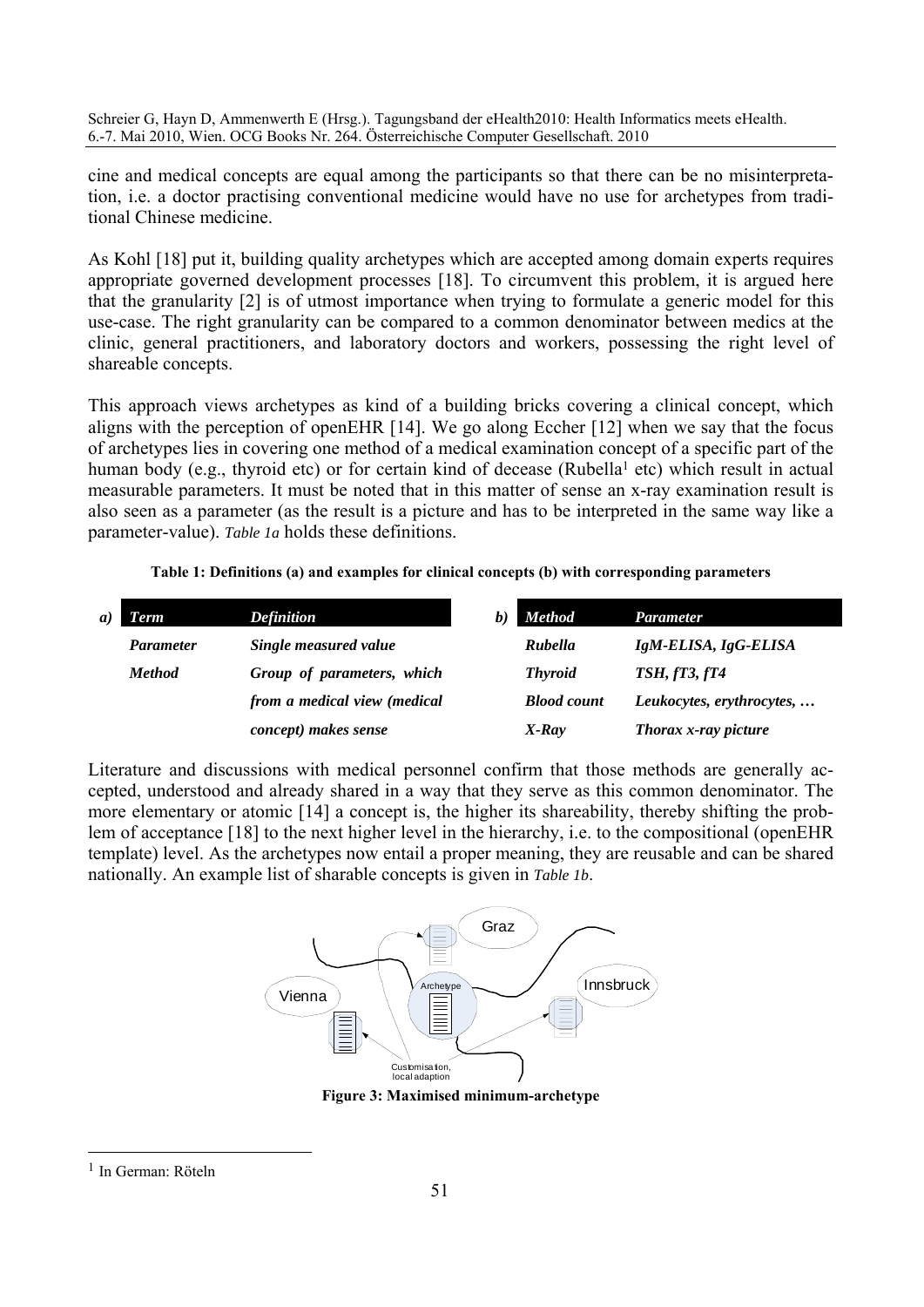Granularity is seen as the key concept. Still, sharing a generic, common archetype requires adopting it locally, as seen in *Figure 3*, to specific situations and restrictions. This is necessary, as not every laboratory has the same possibilities, i.e. equipment, to measure all parameters. Archetypes must therefore be minimised, to serve as common denominator, and maximised to cover all aspects in this minimal world view. According to [9], usage can be guaranteed through the compositional pattern they allow. As explained in Chapter 2, documents are built [7] according to national implementation guidelines. These for one part provide means to structure the national defined format and are comprised of the jurisdictional requirements necessary for a medical document (meta-data, e.g., author, custodian etc). In the Austrian scenario it defines the header and body part of the CDA, but without structuring the actual medical content in detail (measured or examined parts of the patient).

Similar to [12], archetypes within this model are classified according to their kind of function. A guideline-archetype is based on a guideline defining the structure of the examination document, while a method-archetype represents a medical concept and thereby measured data from a patient. Templates in this model represent the link between archetypes and their local hierarchal combination/visualisation to medics to select/choose from during the examination ordering procedure. Depending on the nature of the examination order, a valid CDA document requires one guidelinearchetype as well as a combination of method-archetypes. As seen in *Figure 4*, archetypes are the key element. They act as the missing link between examination ordering, processing and creating the medical document. The laboratory receives its order in the form of archetypes, together with the information which parameters where selected.



**Figure 4: Document order and creation model based on archetype classes** 

## **5. Implementation and Discussion**

This paper is part of the early stages of the HERMED project<sup>1</sup> undertaken at the Leopold-Franzens-University of Innsbruck, where a semantic interoperable EHR system using a problem-oriented medical record (POMR) is currently being established. As proof of concept, according to the model, based on a TILAK examination order sheet, one guideline-archetype (ELGA Laboratory) and one method-archetype (full blood count, containing nine single parameters) were created using ADL and the LinkEHR tool [23]. A Java prototype was developed which is able to handle/process a generic examination order request with archetypes, and using them to generate a corresponding ELGA CDA document structured up to level 3. As the HL7 templates lack an obligate definition

 $\overline{a}$ 1 http://dbis-informatik.uibk.ac.at/147-1-HERMED-Health-Information-Systems.html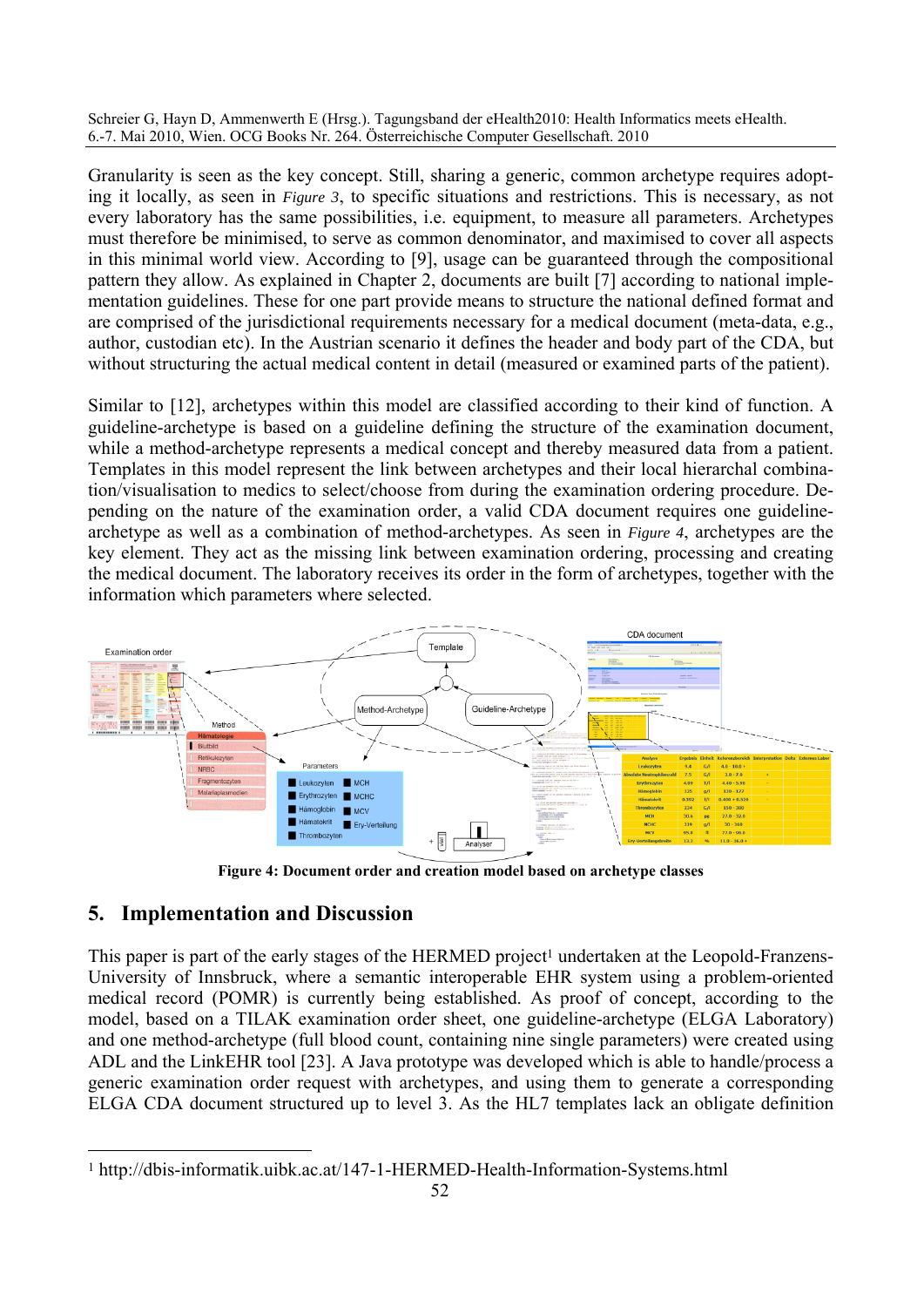for the computer interpretable part [5], CDA R-MIM based archetypes where chosen as structuring method.

An intended outcome of the implementation was to improve and further refine the model. ADL can be used to restrict and validate data [3], but it does not contain a technique how to access the data it needs to fill the document, which is a necessary requirement for an automated creation process. The archetype per se cannot contain this information, as it is shared nationally, and every laboratory host database has its own but different data management. For this purpose, additional archetype adjustments (so called "AAA"-XML files) are introduced as local extensions.

### **6. Conclusion and Outlook**

We successfully demonstrated how archetypes can be integrated into the EHR data cycle, starting from laboratory examination ordering for a general practitioner/clinician. The implemented prototype offers the possibility to use the proposed model of fine-grained archetypes in a composition to generate well-structured and semantic interoperable CDA documents usable for the ELGA infrastructure. The main contribution of this paper is the analysis of laboratory ordering processes and the approach of linking these with archetype concepts. In order to do this, some assumptions where made. Archetype nodes are seen as entities, and are not allowed to change their meaning, even when a new version of the archetype is constructed. Second, the medical concepts used for the archetypes are derived only for the Tyrolean area. A more exhaustive study has to be conducted to reach more certainty. Also, meta-data which are an integral part of the clinical content are not yet considered in our model. These in combination with the possibility of local adaption (AAA) pose an important topic for further considerations.

### **7. References**

[1] ANDRIES, H. (2009) External Laboratory Ordering Whitepaper. URL:http://www.ihe.net/Technical\_Framework/upload/Whitepaper-External-Lab-Orders\_v1-0\_PC\_20090422.pdf

[2] BEALE, T. and S. HEARD (2005) Archetypes Definitions and Principles. URL:http://www.openehr.org/releases/1.0.2/architecture/am/archetype\_principles.pdf

[3] BEALE, T. and S. HEARD, The openEHR Archetype Model Archetype Definition Language. URL:http://www.openehr.org/releases/1.0.1/architecture/am/adl.pdf, 2007.

[4] BERNSTEIN, K., et al., Can openEHR Archetypes Be Used in a National Context? The Danish Archetype Proofof-Concept Project. Medical Informatics, 2009.

[5] BOINTNER, K. and G. DUFTSCHMID, HL7 Template Modell und EN/ISO 13606 Archetyp Objekt Modell - Eine Gegenüberstellung. Tagungsband der eHealth2009 und eHealth Benchmarking 2009, 2009.

[6] BOROVICKA, M., DMIS: design and prototype of a future clinical eHealth system, in Proc. of the 6th Intl. Conference on Advances in Mobile Computing and Multimedia. 2008, ACM: Linz, Austria. p. 485-489.

[7] BRANDSTÄTTER, J. (2009) ELGA: CDA Dokumente für das österreichische Gesundheitswesen. URL:http://www.arge-elga.at/index.php?id=32

[8] CHEN, R., et al., An archetype-based testing framework. EHealth Beyond the Horizon: Get It There, 2008: p. 401- 406.